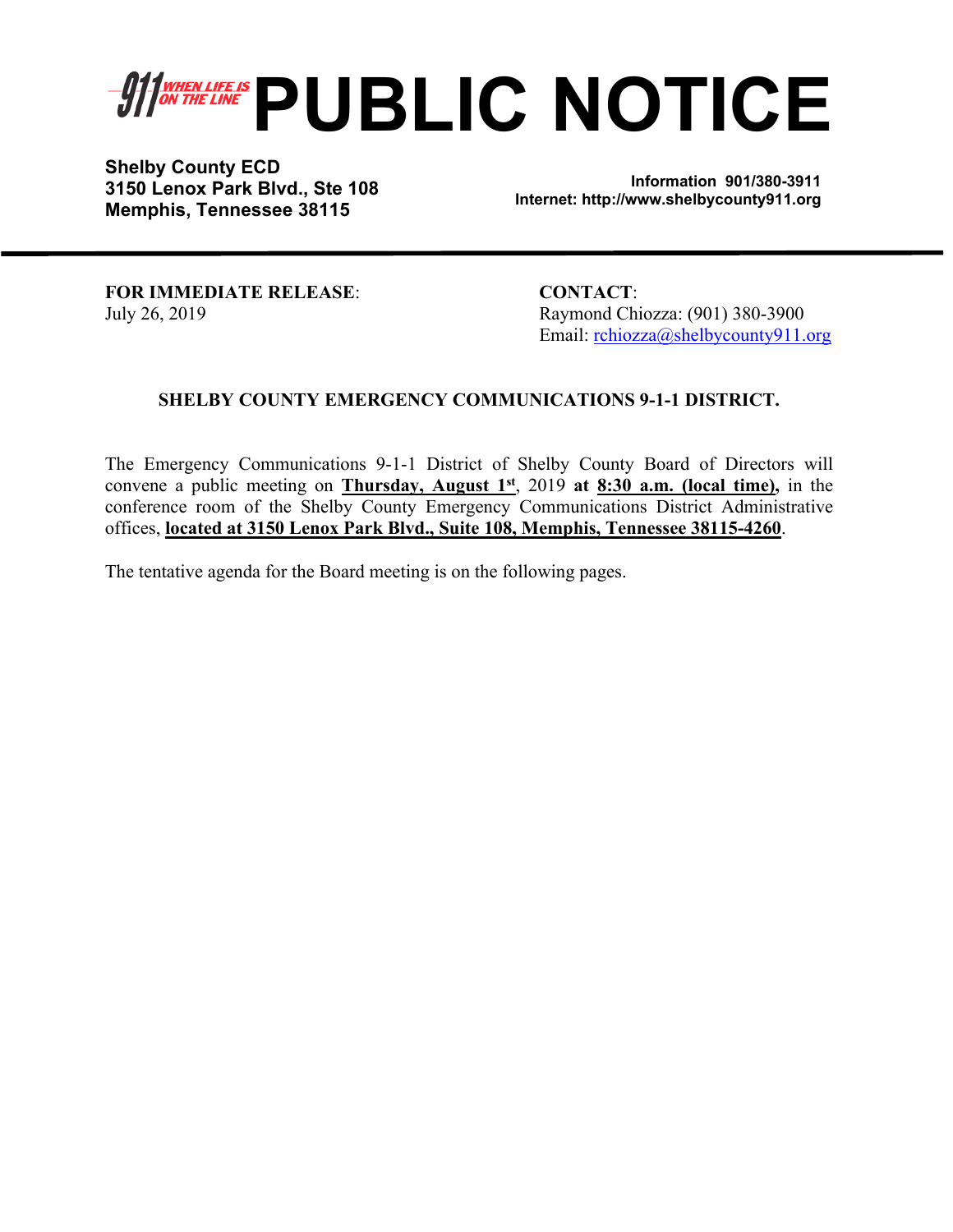

# *AGENDA*

# **Shelby County 9-1-1 District Board Meeting August 1, 2019**

**Call to Order / Roll Call (Chair Beky Anderson)** 

**Introduction of Meeting Attendees ~ in Audience** 

**Review Minutes of Last Board Meeting (June 6th, 2019)** 

**Treasurer's Report: (Secretary-Treasurer – Glen Kneeland)** 

- Financial Report (**Year End for FY18-19**)
- Financial Report FY19-20 (**Current**)
- Balance of Accounts  $&$  Investments
- Fund Balances Reserve Fund
- ◆ Fund Balances Working Capital
- Highland Capital Reserve Fund **July 2018 June 30, 2019**
- Highland Capital Working Capital Fund **July 2018 June 30, 2019**
- Highland Capital 2nd Quarter 2019 Core Bond Commentary
- Highland Capital **Reserve Fund Quarterly Report June 2019**
- Highland Capital **Working Capital Fund Quarterly Report June 2019**
- Financial Transaction document
- ◆ Presentation by Highland Capital Investments